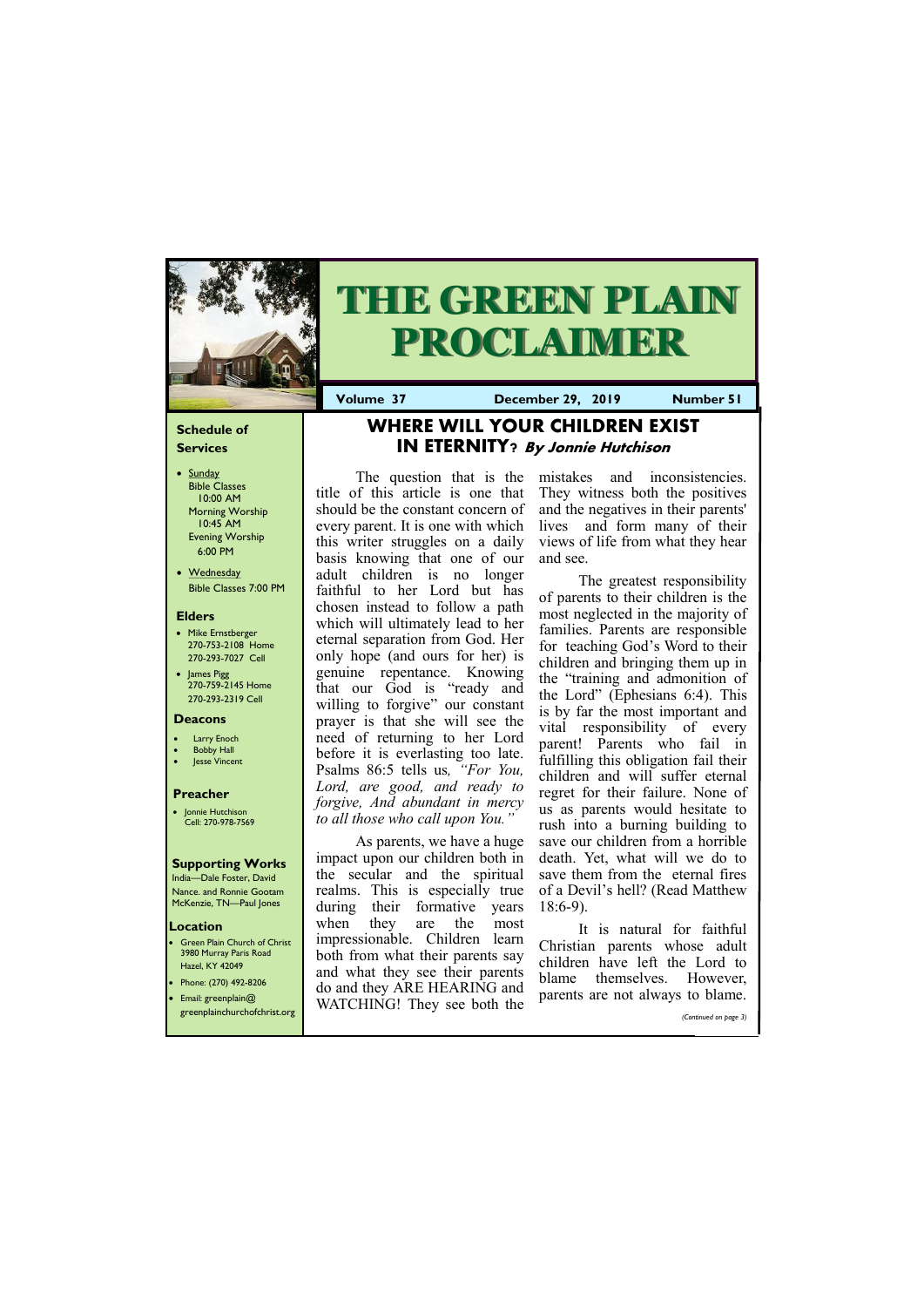# NEWS AND NOTES

- *REMEMBER IN PRAYER: Green Plain members*: . Remember Faye Travis, Peggy Jarvis, Rex and Margarette Enoch, Mary Crutchfield, Joanne Barnes, Maxine Pool, Hayes and Marjorie Grady, Jim Fielder, and Larry Enoch.
- **Family and Friends:** Teresa Tacker, Betty Pond, Bryan White, Meredith Enoch, Kenneth Mizell, Walter Byars, Will Winchester, Jim Hutson, Janice Canter, Maryanne Pedigrew, Dale Foster, Andrea Phillips, Donald and Dorothy Cook and Larry Wyatt.
- **Local Events:** This evening will be our 5th Sunday singing. Come and praise our God in song at 6:00 pm.
- **Pantry items December: 1—Popcorn; 8 —Soups; 15—Pears; 22—Green Beans; 29—Toilet Tissue. All food items should be canned. Thanks to all for participating in this effort.**
- Remember our **snacks for the hospital program** and place your items in the baskets in the lobby.
- **PASS IT ON!** When you have finished reading this bulletin, why not pass it on to a loved one, friend or neighbor. Use this as a tool to spread the gospel. Or, pick up extra copies to hand or mail to others.
- **See our Facebook page** for announcements, updates and articles. Access to past editions of this bulletin are available on our website at http://greenplainchurchofchrist.org.
- **Mission Work:** Please continue to pray for the preachers this congregation is supporting in India and for Dale Foster, Ronnie Gootan, David Nance, Mike Kiser, Arnold Gerson and Paul Jones in their respective works.
- Watch **"A Bible Answer"** each Sunday morning at 8:00 am on WQWQ TV in Paducah, KY. This program is also available on their website at abibleanswertv.org and on GBN and YouTube**.**
- **December 2019 Anniversaries:** 17th Jesse & Mary Vincent; 22nd Hayes & Marjorie Grady Birthdays: 5th Nathan Hale; 7th Mike Ernstberger; 9th Debbie Ernstberger; 12th—Wanda Barrett; 12th Jesse Vincent; 14th Faye Travis; 16th Cody Canter; 17th Marie Wyatt; 18th Wanda Barrett (Green Plain RD); 18th rex Enoch; 21st Larry Enoch; Please let us know if we have left anyone out and we will include them next week.
- **If you are able to receive the MyTV channel (WDKA Channel 49 in Paduka and on WK&T and other providers), tune in to the "Good News" program with Jim Dearman each Sunday morning at 7:30 am.**
- *"Be aware! Satan is busy seeking your spiritual destruction (1 Peter 5:8).*



**Answer** "He who would love life And see good days, Let him refrain his tongue from evil, And his lips from speaking deceit. Let him turn away from evil and do good Let him seek peace and pursue it" (: 1 Peter 3:10-11).

**Page 2**

*BIBLE RESEARCH QUESTION*

**This Week: According to Jesus, what is the "the first and great commandment"?**

**Last Week**: *What is required of those who would love life and see good days?*

**LESSONS TODAY Sunday AM** *Guest Speaker*

> **Sunday PM** *5th Sunday Singing*

*"Preach the Word" 2 Timothy 4:2*

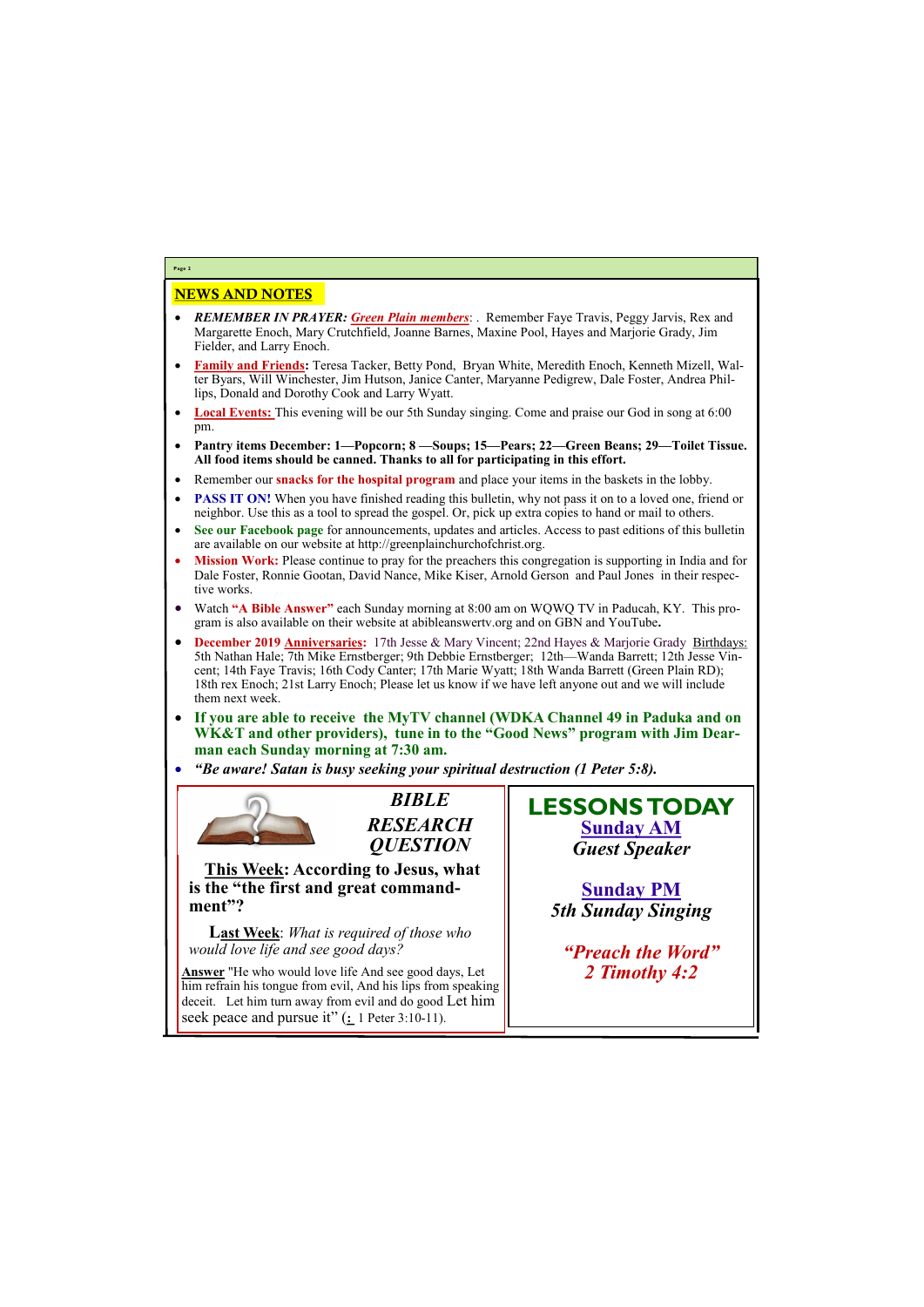**Page 3**

Every person is accountable to God for his or her choices in life and not every person makes the right choices. The Devil is active, the pull of sinful pleasure is often strong and some, who have been brought up to know right from wrong, yield, stumble and fall away in spite of the effort of loving parents to train them during childhood. We

sorrow and grieve daily, our hearts are broken, but with prayer and patience we must continue to faithfully put our trust in our gracious God.

Where will your children exist in eternity? Every loving parent will put forth every effort to lead their children to an eternal existence in the joys and bliss of heaven!

*(Continued from page 1)*

## **NEW YEARS RESOLUTIONS** *By Aaron Veyon*

*"I have chosen to be faithful; I have determined to live by your laws"* (Psalm 119:30).

The term "resolution" (as we often think of it) basically means "firm determination to take a course of action." With each new year people all around the nation make their new year's resolutions. With some it is to quit smoking; with others its to go on a diet or to get more exercise (etc.). Though intentions are usually very good, for many it seems that their determination loses steam in just a short while.

The same kind of frustration can be seen

in our spiritual lives. It's not good enough to just talk the talk, we must also walk the walk. There is little good n making noble plans if we will not put those plans into action and see them through.

God (our most perfect example) says of Himself, *"…Indeed I have spoken it; I will also bring it to pass. I have purposed it; I will also do it"* (Isaiah 46:11). Let me encourage you to follow God's example. And let us not only resolve to do the Lord's will, let us actually do it.

—*http://www.churchofchristarticles.com*

## **BE A BARNABAS** *By Roger Johnson*

Barnabas was a person anyone would love to be around. Why? He was a tremendous encourager of others; he made others feel good about themselves and their work. And his encouragement was not an artificial slap on the back, but a sincere and genuine response. The apostles were so impressed with this quality that they changed his name from Joseph to Barnabas which means, "Son of exhortation" (Acts 4:36).

 On several occasions Barnabas used his great ability to advance the cause of

Christ when many early converts were with-like Paul. A few years later, when he and out physical sustenance, Barnabas sold a *(Continued on page 4)*

field he had owned and brought the profits to the apostles who distributed it to the needy (Acts 4:37). After Paul's conversion, many brethren questioned his genuineness. They had heard about the many things Paul had done against the church and were afraid of him. Barnabas took Paul to the apostles and convinced them that Paul was now a true disciple of Jesus and had risked his life for Christ (Acts 9:26-29). The gospel of Christ has been greatly served because Barnabas was willing to support and encourage a man